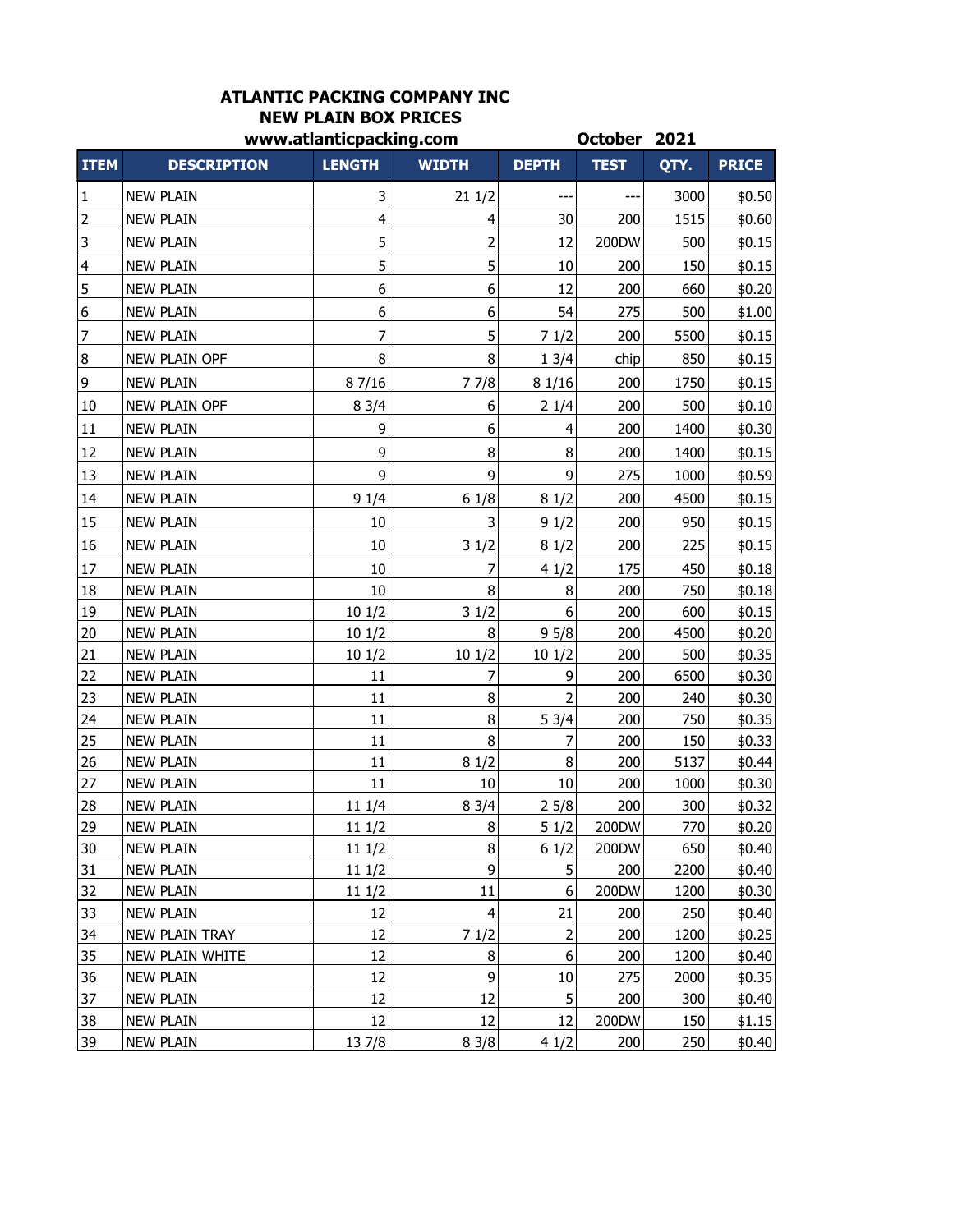# **ATLANTIC PACKING COMPANY INC NEW PLAIN BOX PRICES**

|             | www.atlanticpacking.com |               |                  |              | <b>October</b> | 2021 |              |
|-------------|-------------------------|---------------|------------------|--------------|----------------|------|--------------|
| <b>ITEM</b> | <b>DESCRIPTION</b>      | <b>LENGTH</b> | <b>WIDTH</b>     | <b>DEPTH</b> | <b>TEST</b>    | QTY. | <b>PRICE</b> |
| 40          | NEW PLAIN WHITE         | 14            | 10               | 3            | 200            | 200  | \$0.40       |
| 41          | <b>NEW PLAIN</b>        | 15            | 3                | 21           | 275DW          | 120  | \$0.50       |
| 42          | PLAIN 1/U               | 151/2         | 12 3/4           | 91/2         | 200            | 800  | \$0.42       |
| 43          | <b>NEW PLAIN</b>        | 16            | 81/2             | 8            | 200            | 1600 | \$0.42       |
| 44          | <b>NEW PLAIN</b>        | 16            | 9                | 8            | 200            | 3200 | \$0.40       |
| 45          | <b>PLAIN SHEETS</b>     | 16            | 10               |              | 200            | 4000 | \$0.10       |
| 46          | <b>NEW PLAIN</b>        | 16            | 16               | 5            | 200            | 250  | \$0.50       |
| 47          | <b>NEW PLAIN</b>        | 161/2         | 11 3/8           | 6 9/16       | 275            | 300  | \$0.48       |
| 48          | <b>NEW PLAIN</b>        | 161/2         | 11 1/2           | 5            | 200            | 150  | \$0.48       |
| 49          | <b>NEW PLAIN</b>        | 171/2         | 111/2            | 111/2        | 275DW          | 800  | \$2.47       |
| 50          | <b>NEW PLAIN</b>        | 18            | 51/2             | 91/2         | 200            | 1400 | \$0.30       |
| 51          | <b>NEW PLAIN</b>        | 18 1/2        | 11 1/2           | 9            | 200            | 220  | \$0.65       |
| 52          | <b>NEW PLAIN</b>        | 19            | 81/8             | 13 5/16      | 200            | 400  | \$0.44       |
| 53          | <b>NEW PLAIN</b>        | 19            | 91/2             | 9            | 200            | 325  | \$0.40       |
| 54          | PLAIN LABEL             | 19            | 101/2            | 91/2         | 275            | 400  | \$0.42       |
| 55          | <b>NEW PLAIN</b>        | 19            | 18               | 7            | 200            | 500  | \$0.58       |
| 56          | <b>NEW PLAIN</b>        | 20            | $10\,$           | 10           | 275            | 250  | \$0.60       |
| 57          | <b>NEW PLAIN</b>        | 20            | 15               | 14           | 200            | 7500 | \$0.50       |
| 58          | <b>NEW PLAIN</b>        | 21            | 15               | 6            | 200            | 500  | \$0.67       |
| 59          | NEW PLAIN OPF           | 21            | 19               | $\mathbf{1}$ | 275            | 500  | \$0.30       |
| 60          | PLAIN 1/U               | 23            | 16               | 26           | 200DW          | 270  | \$0.75       |
| 61          | PLAIN 1/U               | 23            | 20               | 26           | 200DW          | 135  | \$0.85       |
| 62          | <b>NEW PLAIN</b>        | 24            | $\boldsymbol{6}$ | 6            | 200DW          | 200  | \$0.90       |
| 63          | <b>NEW PLAIN</b>        | 24            | 12               | 8            | 150            | 350  | \$0.50       |
| 64          | <b>NEW PLAIN</b>        | 24            | 12               | 9            | 200            | 200  | \$0.65       |
| 65          | <b>NEW PLAIN</b>        | 24            | 20               | 24           | 200            | 2000 | \$1.25       |
| 66          | <b>NEW PLAIN</b>        | 24            | 24               | 16           | 200            | 1000 | \$0.90       |
| 67          | <b>NEW PLAIN</b>        | 26            | 19 1/2           | 71/4         | 200            | 1350 | \$0.80       |
| 68          | <b>NEW PLAIN</b>        | 26            | 20               | 8            | 200            | 150  | \$1.35       |
| 69          | <b>NEW PLAIN</b>        | 26            | 22               | 22           | 200            | 500  | \$1.10       |
| 70          | <b>NEW PLAIN</b>        | 28            | 18               | 18           | 200            | 140  | \$0.75       |
| 71          | <b>NEW PLAIN</b>        | 293/4         | 233/8            | 123/4        | 275            | 295  | \$1.00       |
| 72          | <b>NEW PLAIN</b>        | 30            | 20               | 18           | 200            | 60   | \$1.25       |
| 73          | PLAIN SHEETS            | 30            | 40               | ---          | 200            | 400  | \$1.00       |
| 74          | <b>NEW PLAIN</b>        | 31 3/4        | 91/4             | 33/8         | 200            | 280  | \$0.50       |
| 75          | <b>NEW PLAIN</b>        | 32            | 15               | 5            | 200            | 500  | \$0.60       |
| 76          | NEW PLAIN OPF           | 36            | 81/2             | 1            | 275            | 535  | \$0.30       |
| 77          | <b>NEW PLAIN</b>        | 38            | 6                | 8            | 200            | 60   | \$0.95       |
| 78          | <b>PLAIN SHEETS</b>     | 40            | 48               | ---          | 200            | 2000 | \$1.00       |
| 79          | PLAIN 1/U               | 45            | 37               | 45           | 275            | 80   | \$15.00      |
| 80          | <b>NEW PLAIN</b>        | 48            | 6                | 6            | 200            | 725  | \$1.30       |
| 81          | <b>NEW PLAIN</b>        | 49            | 12               | 5            | 200            | 300  | \$1.70       |
| 82          | <b>PLAIN SHEETS</b>     | 57            | 45               | ---          |                | 575  | \$1.00       |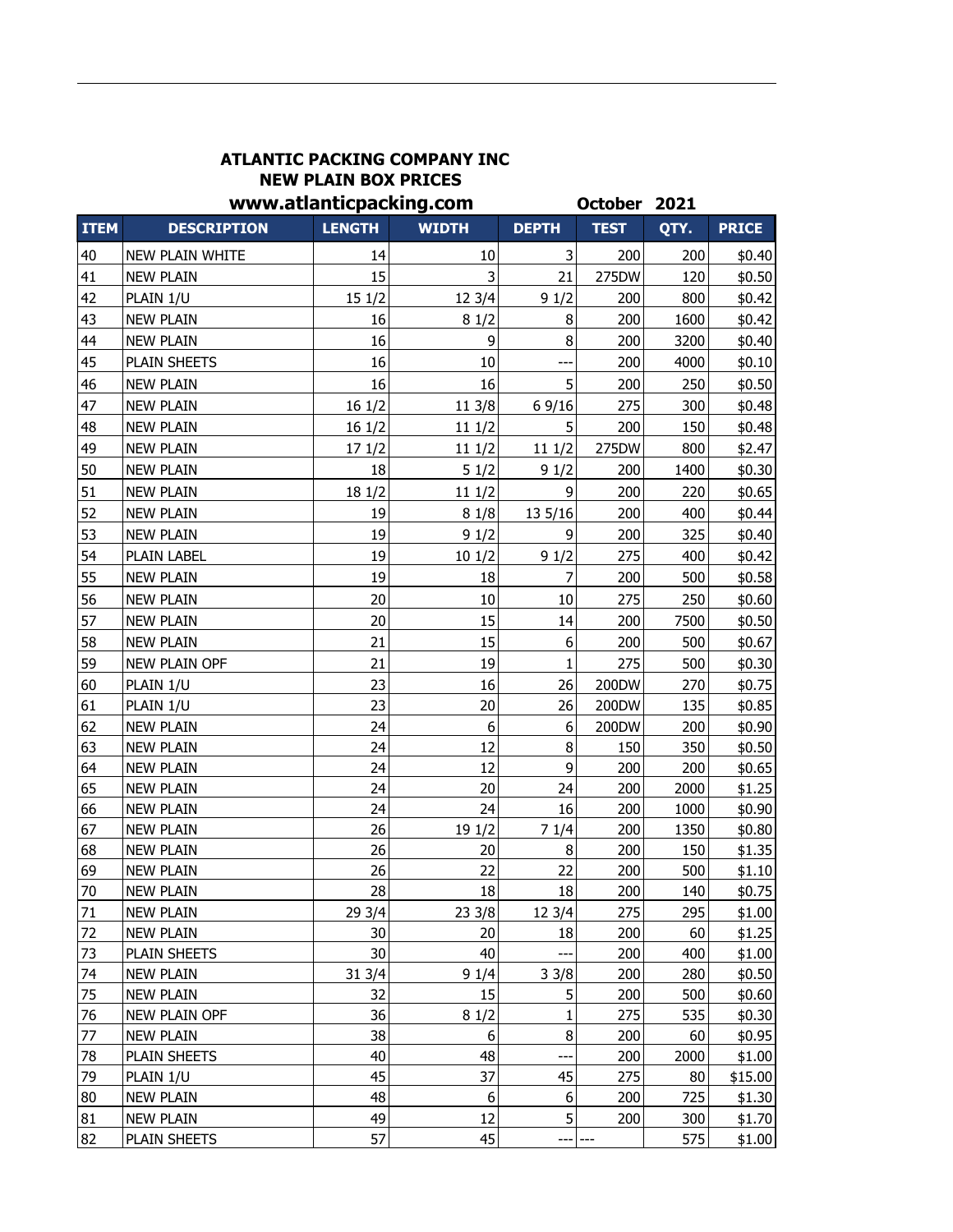# **ATLANTIC PACKING COMPANY INC NEW PLAIN & NEW PRINTED BOX PRICES**

|             |                    |                | www.atlanticpacking.com |                         | <b>October</b> | 2021  |              |
|-------------|--------------------|----------------|-------------------------|-------------------------|----------------|-------|--------------|
| <b>ITEM</b> | <b>DESCRIPTION</b> | <b>LENGTH</b>  | <b>WIDTH</b>            | <b>DEPTH</b>            | <b>TEST</b>    | QTY.  | <b>PRICE</b> |
| 83          | <b>NEW PRINTED</b> | 31/2           | 31/4                    | 4                       | 200            | 3600  | \$0.15       |
| 84          | <b>NEW PRINTED</b> | 41/4           | 4                       | 4                       | 200            | 6000  | \$0.10       |
| 85          | <b>NEW PRINTED</b> | 6              | 3                       | 9                       | 200            | 10000 | \$0.10       |
| 86          | <b>NEW PRINTED</b> | 6              | 31/2                    | 81/2                    | 200            | 8000  | \$0.15       |
| 87          | <b>NEW PRINTED</b> | 6              | 6                       | 9                       | 200            | 4800  | \$0.10       |
| 88          | <b>NEW PRINTED</b> | $\overline{7}$ | 6                       | 91/2                    | 200            | 3500  | \$0.15       |
| 89          | <b>NEW PRINTED</b> | 8              | 61/4                    | 8 3/16                  | 200            | 4500  | \$0.15       |
| 90          | <b>NEW PRINTED</b> | 9              | 8                       | 7                       | 275            | 750   | \$0.15       |
| 91          | <b>NEW PRINTED</b> | 91/2           | 61/2                    | 8                       | 200            | 1500  | \$0.15       |
| 92          | <b>NEW PRINTED</b> | 93/4           | 61/2                    | 11 3/4                  | 200            | 12700 | \$0.15       |
| 93          | <b>NEW PRINTED</b> | 10             | 6                       | 10                      | 200            | 2000  | \$0.15       |
| 94          | <b>NEW PRINTED</b> | 10             | 6                       | 111/2                   | 200            | 2100  | \$0.15       |
| 95          | <b>NEW PRINTED</b> | 10             | 7                       | 5                       | 150            | 1720  | \$0.15       |
| 96          | <b>NEW PRINTED</b> | 10             | 8                       | $10\,$                  | 200            | 600   | \$0.30       |
| 97          | <b>NEW PRINTED</b> | 10             | 91/2                    | 10                      | 200            | 500   | \$0.30       |
| 98          | <b>NEW PRINTED</b> | 10             | 10                      | $\,8\,$                 | 200            | 550   | \$0.20       |
| 99          | <b>NEW PRINTED</b> | 10             | 10                      | 12                      | 200            | 900   | \$0.45       |
| 100         | <b>NEW PRINTED</b> | 103/4          | 81/4                    | $\overline{4}$          | 200            | 200   | \$0.27       |
| 101         | <b>NEW PRINTED</b> | 11             | 6                       | 8                       | 150            | 375   | \$0.22       |
| 102         | <b>NEW PRINTED</b> | 11             | 83/4                    | 31/4                    | 200DW          | 150   | \$0.35       |
| 103         | <b>NEW PRINTED</b> | 11 1/4         | 8                       | 53/8                    | 200            | 200   | \$0.36       |
| 104         | <b>NEW PRINTED</b> | 111/2          | 71/2                    | 71/2                    | 175            | 5000  | \$0.25       |
| 105         | <b>NEW PRINTED</b> | 111/2          | 81/2                    | 91/2                    | 200            | 1000  | \$0.30       |
| 106         | <b>NEW PRINTED</b> | 111/2          | 9                       | 4                       | 200            | 3000  | \$0.30       |
| 107         | <b>NEW PRINTED</b> | 12             | 7                       | 11                      | 275            | 5000  | \$0.30       |
| 108         | <b>NEW PRINTED</b> | 12             | 8                       | 12                      | 200            | 2000  | \$0.36       |
| 109         | <b>NEW PRINTED</b> | 12             | $\overline{9}$          | $\overline{\mathbf{3}}$ | 200            | 700   | \$0.35       |
| 110         | <b>NEW PRINTED</b> | 12             | $\overline{9}$          | 9                       | 200            | 1000  | \$0.35       |
| 111         | <b>NEW PRINTED</b> | 12             | $\overline{9}$          | 10                      | 275            | 1500  | \$0.38       |
| 112         | <b>NEW PRINTED</b> | 12             | 9                       | 11                      | 200            | 500   | \$0.39       |
| 113         | <b>NEW PRINTED</b> | 12             | $10\,$                  | 12                      | 200            | 1000  | \$0.30       |
| 114         | <b>NEW PRINTED</b> | 12             | 11                      | 11                      | 200            | 1500  | \$0.30       |
| 115         | <b>NEW PRINTED</b> | 12             | 12                      | 31/2                    | 200            | 700   | \$0.30       |
| 116         | <b>NEW PRINTED</b> | 12             | 12                      | 14 3/4                  | 200            | 150   | \$0.50       |
| 117         | <b>NEW PRINTED</b> | 12             | 12                      | 15                      | 200            | 200   | \$0.35       |
| 118         | <b>NEW PRINTED</b> | 13             | 6                       | 10                      | 200            | 1000  | \$0.25       |
| 119         | <b>NEW PRINTED</b> | 13             | 6                       | 11                      | 200            | 5000  | \$0.25       |
| 120         | <b>NEW PRINTED</b> | 13             | 71/2                    | 71/2                    | 200            | 400   | \$0.35       |
| 121         | <b>NEW PRINTED</b> | 13             | 9                       | 5 <sup>1</sup>          | 200            | 200   | \$0.35       |
| 122         | <b>NEW PRINTED</b> | 13             | $\overline{9}$          | 71/4                    | 200            | 1000  | \$0.30       |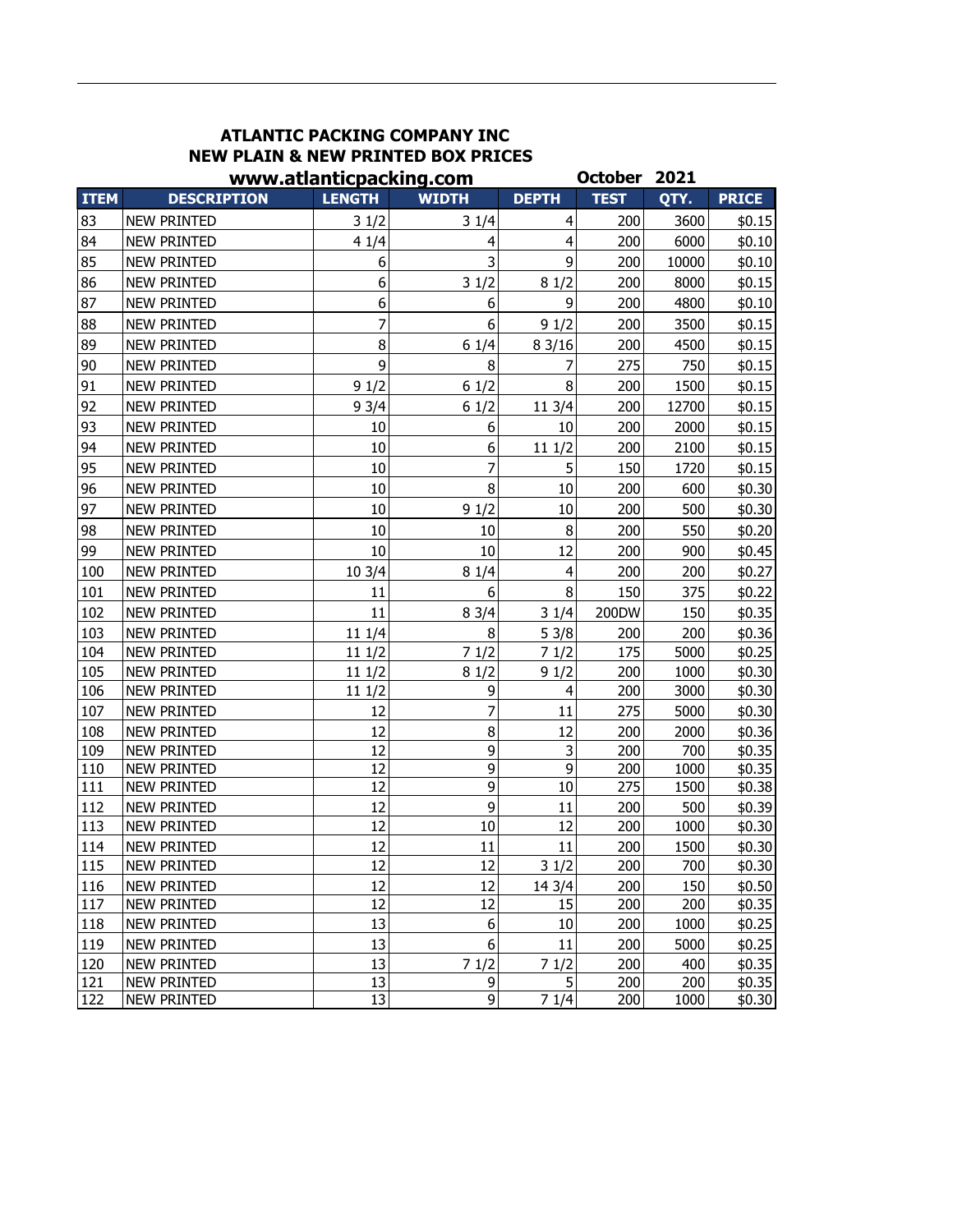#### **ATLANTIC PACKING COMPANY INC PRINTED BOX PRICES www.atlanticpacking.com October 2021**

|             |                    |               | auanuvpavniigivoin |                |             |      |              |
|-------------|--------------------|---------------|--------------------|----------------|-------------|------|--------------|
| <b>ITEM</b> | <b>DESCRIPTION</b> | <b>LENGTH</b> | <b>WIDTH</b>       | <b>DEPTH</b>   | <b>TEST</b> | QTY. | <b>PRICE</b> |
| 123         | <b>NEW PRINTED</b> | 13            | 9                  | 11             | 275         | 1000 | \$0.35       |
| 124         | <b>NEW PRINTED</b> | 13            | 10                 | $\overline{7}$ | 200         | 1000 | \$0.30       |
| 125         | <b>NEW PRINTED</b> | 13            | 10                 | 8              | 150         | 550  | \$0.36       |
| 126         | <b>NEW PRINTED</b> | 13            | 11                 | 9              | 200         | 1100 | \$0.35       |
| 127         | <b>NEW PRINTED</b> | 13            | 13                 | 11             | 275         | 500  | \$0.38       |
| 128         | <b>NEW PRINTED</b> | 13 1/4        | 111/2              | 121/4          | 200         | 1000 | \$0.40       |
| 129         | <b>NEW PRINTED</b> | 13 1/2        | 10                 | 41/2           | 200         | 3600 | \$0.30       |
| 130         | <b>NEW PRINTED</b> | 13 1/2        | 101/2              | 41/2           | 200         | 300  | \$0.37       |
| 131         | <b>NEW PRINTED</b> | 14            | 9                  | $\overline{4}$ | 200         | 3750 | \$0.36       |
| 132         | <b>NEW PRINTED</b> | 14            | 9                  | 11             | 200         | 2000 | \$0.40       |
| 133         | <b>NEW PRINTED</b> | 14            | 10                 | 11             | 275         | 1000 | \$0.40       |
| 134         | <b>NEW PRINTED</b> | 14            | 10                 | 12             | 250         | 1000 | \$0.40       |
| 135         | <b>NEW PRINTED</b> | 14            | 11                 | 111/2          | 275         | 500  | \$0.45       |
| 136         | <b>NEW PRINTED</b> | 14            | 121/2              | 9              | 200         | 600  | \$0.45       |
| 137         | <b>NEW PRINTED</b> | 141/2         | 8                  | $\overline{7}$ | 200         | 1000 | \$0.42       |
| 138         | <b>NEW PRINTED</b> | 14 1/2        | 12 1/2             | 9              | 200         | 600  | \$0.45       |
| 139         | <b>NEW PRINTED</b> | 14 7/8        | 97/16              | 83/4           | 200         | 1125 | \$0.30       |
| 140         | <b>NEW PRINTED</b> | 15            | 8                  | 10             | 275         | 2000 | \$0.30       |
| 141         | <b>NEW PRINTED</b> | 15            | 81/2               | 91/2           | 200         | 2000 | \$0.30       |
| 142         | <b>NEW PRINTED</b> | 15            | 11                 | 121/2          | 200         | 1800 | \$0.50       |
| 143         | <b>NEW PRINTED</b> | 15            | 111/2              | $10\,$         | 275         | 800  | \$0.50       |
| 144         | <b>NEW PRINTED</b> | 15 1/4        | 75/8               | 6              | 200         | 190  | \$0.48       |
| 145         | <b>NEW PRINTED</b> | 151/2         | 71/2               | 3              | 200         | 4500 | \$0.10       |
| 146         | <b>NEW PRINTED</b> | 151/2         | 111/2              | 51/2           | 275         | 1000 | \$0.35       |
| 147         | <b>NEW PRINTED</b> | 151/2         | 12                 | 81/2           | 275         | 600  | \$0.46       |
| 148         | <b>NEW PRINTED</b> | 151/2         | 121/2              | 3              | 200         | 225  | \$0.44       |
| 149         | <b>NEW PRINTED</b> | 16            | 5                  | 8              | 200         | 1000 | \$0.18       |
| 150         | <b>NEW PRINTED</b> | 16            | 10                 | $\overline{4}$ | 200         | 300  | \$0.40       |
| 151         | <b>NEW PRINTED</b> | 16            | 11                 | 8              | 200         | 600  | \$0.40       |
| 152         | <b>NEW PRINTED</b> | 16            | 12                 | 8              | 275         | 835  | \$0.50       |
| 153         | <b>NEW PRINTED</b> | 17            | 12                 | 8 <sup>1</sup> | 200         | 200  | \$0.52       |
| 154         | <b>NEW PRINTED</b> | 17            | 12                 | 10             | 275         | 570  | \$0.52       |
| 155         | NEW PRINTED        | 18            | 8                  | 12             | 200         | 2000 | \$0.44       |
| 156         | <b>NEW PRINTED</b> | 18            | 9                  | 11             | 250         | 500  | \$0.48       |
| 157         | <b>NEW PRINTED</b> | 19            | 81/2               | 51/2           | 200         | 300  | \$0.27       |
| 158         | <b>NEW PRINTED</b> | 19            | 13                 | 6              | 200         | 1000 | \$0.48       |
| 159         | <b>NEW PRINTED</b> | 19            | 15                 | 21             | 200         | 1150 | \$0.60       |
| 160         | <b>NEW PRINTED</b> | 20            | $10\,$             | 8              | 200         | 440  | \$0.40       |
| 161         | PRINTED 1/U        | 20            | 111/2              | 57/8           | 275         | 1400 | \$0.35       |
| 162         | PRINTED 1/U        | 20            | 111/2              | 73/4           | 275         | 1500 | \$0.40       |
| 163         | <b>NEW PRINTED</b> | 21            | $\overline{7}$     | 12             | 275         | 500  | \$0.37       |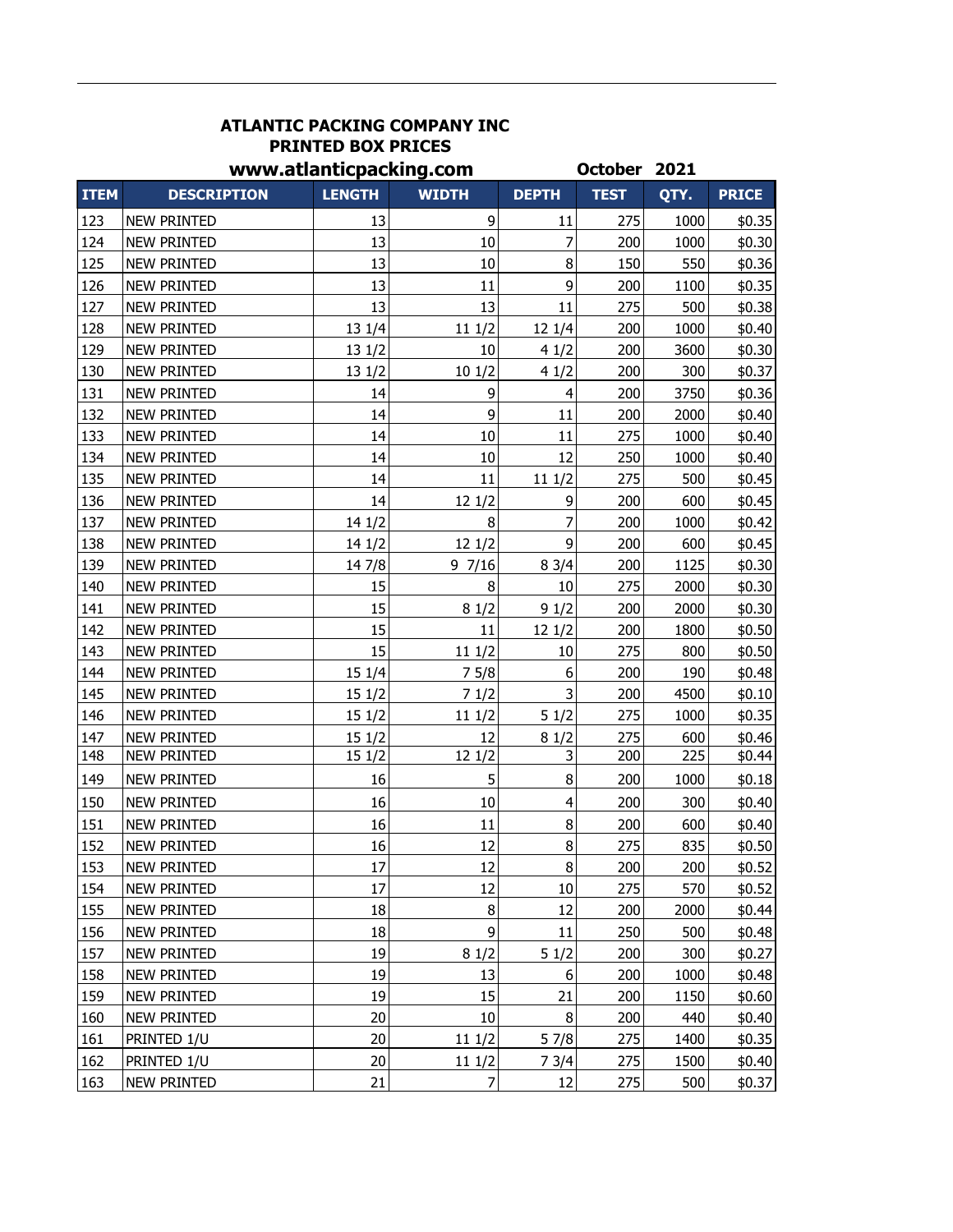### **ATLANTIC PACKING COMPANY INC PRINTED BOX PRICES**

|                                                | www.atlanticpacking.com                               |               |              |                                       | October 2021 |      |              |
|------------------------------------------------|-------------------------------------------------------|---------------|--------------|---------------------------------------|--------------|------|--------------|
| <b>ITEM</b>                                    | <b>DESCRIPTION</b>                                    | <b>LENGTH</b> | <b>WIDTH</b> | <b>DEPTH</b>                          | <b>TEST</b>  | QTY. | <b>PRICE</b> |
| 164                                            | <b>NEW PRINTED</b>                                    | 21            | 7            | 121/2                                 | 275          | 400  | \$0.45       |
| 165                                            | <b>NEW PRINTED</b>                                    | 21            | 12           | 5                                     | 150          | 1600 | \$0.40       |
| 166                                            | <b>NEW PRINTED</b>                                    | 21            | 15           | 6                                     | 200          | 500  | \$0.55       |
| 167                                            | <b>NEW PRINTED</b>                                    | 211/2         | 141/2        | 19 1/2                                | 200          | 2000 | \$0.60       |
| 168                                            | PRINTED 1/U                                           | 211/2         | 17           | 10                                    | 200          | 740  | \$0.75       |
| 169                                            | PRINTED 1/U                                           | 22            | 19           | 22                                    | 275          | 250  | \$0.68       |
| 170                                            | <b>NEW PRINTED</b>                                    | 23            | 121/2        | 71/2                                  | 200          | 700  | \$0.68       |
| 171                                            | <b>NEW PRINTED</b>                                    | 23            | 13           | 22                                    | 200          | 200  | \$0.60       |
| 172                                            | PRINTED 1/U                                           | 23            | 17           | 17                                    | 200          | 1000 | \$0.70       |
| 173                                            | PRINTED 1/U                                           | 23            | 19           | 19                                    | 200          | 700  | \$0.85       |
| 174                                            | <b>NEW PRINTED</b>                                    | 23            | 21           | 24                                    | 200          | 2000 | \$0.90       |
| 175                                            | <b>NEW PRINTED</b>                                    | 24            | 16           | 26                                    | 200          | 200  | \$0.85       |
| 176                                            | <b>NEW PRINTED</b>                                    | 24            | 17           | 18                                    | 200DW        | 150  | \$0.80       |
| 177                                            | <b>NEW PRINTED</b>                                    | 24            | 18 1/4       | 18 1/4                                | 200          | 750  | \$0.75       |
| 178                                            | PRINTED 1/U                                           | 24            | 20           | 17                                    | 200          | 5000 | \$0.85       |
| 179                                            | <b>NEW PRINTED</b>                                    | 24            | 20           | 18                                    | 200          | 1000 | \$0.85       |
| 180                                            | PRINTED 1/U                                           | 24            | 20           | 20                                    | 200          | 450  | \$0.85       |
| 181                                            | <b>NEW PRINTED</b>                                    | 24            | 22           | 13                                    | 150          | 800  | \$0.90       |
| 182                                            | <b>NEW PRINTED</b>                                    | 26            | 16           | $\overline{7}$                        | 200          | 300  | \$0.70       |
| 183                                            | <b>NEW PRINTED</b>                                    | 26            | 21           | 16                                    | 250          | 600  | \$0.80       |
| 184                                            | <b>NEW PRINTED</b>                                    | 28            | 8            | 10                                    | 200          | 1000 | \$0.70       |
| 185                                            | <b>NEW PRINTED</b>                                    | 28            | 23           | 18                                    | 200          | 1000 | \$1.00       |
| 186                                            | <b>NEW PRINTED</b>                                    | 30            | 20           | 11                                    | 200          | 850  | \$0.70       |
| 187                                            | <b>NEW PRINTED</b>                                    | 30            | 22           | 22                                    | 200          | 400  | \$1.20       |
| 188                                            | <b>NEW PRINTED</b>                                    | 30            | 23           | 18                                    | 200          | 1000 | \$1.00       |
| 189                                            | <b>NEW PRINTED</b>                                    | 34            | 10           | $\overline{4}$                        | 200          | 75   | \$0.95       |
| 190                                            | PRINTED 1/U                                           | 34            | 17           | 20                                    | 150          | 1000 | \$1.25       |
| 191                                            | <b>NEW PRINTED</b>                                    | 34            | 18           | 19                                    | 200          | 2000 | \$1.25       |
| 192                                            | PRINTED 1/U                                           | 36            | 24           | 24                                    | 200          | 200  | \$2.00       |
| 193                                            | PRINTED 1/U                                           | 37            | 25           | 24                                    | 150          | 400  | \$2.00       |
| 194                                            | PRINTED #227                                          | 42            | 35           | 35                                    | 500TW        | 500  | \$15.00      |
| 195                                            | NEW PRINTED                                           | 46            | 17           | 9                                     | 200DW        | 65   | \$2.00       |
|                                                |                                                       |               |              |                                       |              |      |              |
| <b>CORRUGATED SHEETS</b><br><b>FIBER DRUMS</b> |                                                       |               |              |                                       |              |      |              |
|                                                | 12-20 GALLON \$8.00EACH<br>16 x 10 sheets \$0.10 each |               |              |                                       |              |      |              |
|                                                | 30 x 40 sheets \$1.00 each                            |               |              | 30 Gallon Fiber Drums \$16.00 each    |              |      |              |
|                                                | 40 x 48 sheets \$1.00 each                            |               |              | 47-55 Gallon Fiber Drums \$15.00 each |              |      |              |
|                                                | 57 x 45 sheets \$1.00 each                            |               |              |                                       |              |      |              |
|                                                | POSTER TUBES 3 x 21 1/2 \$0.50 each                   |               |              |                                       |              |      |              |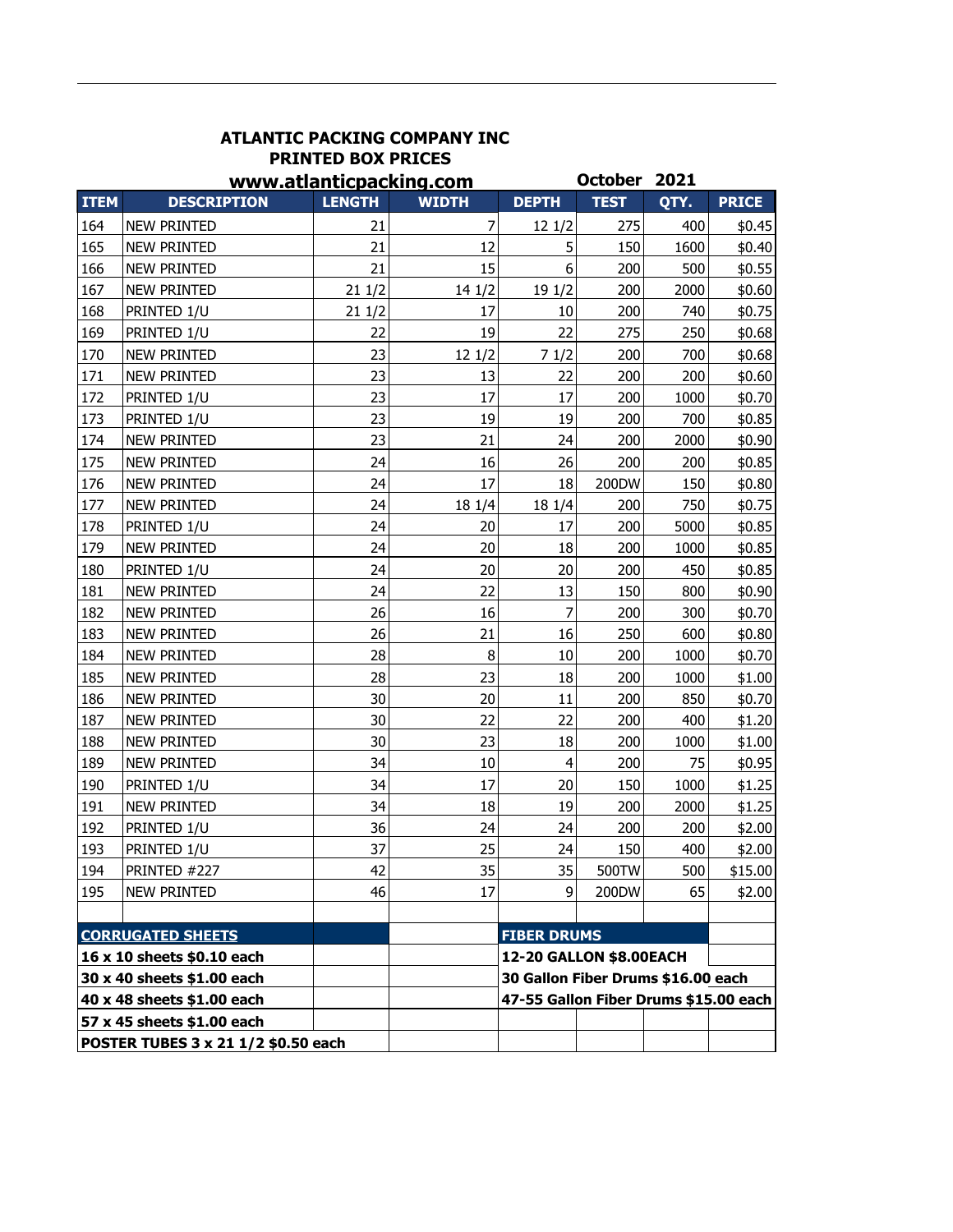## **ATLANTIC PACKING COMPANY INC NEW PLAIN STOCK BOX PRICES**

| <b>October</b><br>2021<br>www.atlanticpacking.com |                                                                                       |               |              |                         |             |      |              |  |  |
|---------------------------------------------------|---------------------------------------------------------------------------------------|---------------|--------------|-------------------------|-------------|------|--------------|--|--|
| <b>ITEM</b>                                       | <b>DESCRIPTION</b>                                                                    | <b>LENGTH</b> | <b>WIDTH</b> | <b>DEPTH</b>            | <b>TEST</b> | QTY. | <b>PRICE</b> |  |  |
| 196                                               | PLAIN STOCK                                                                           | 4             | 4            | 4                       | 200         | 500  | \$0.39       |  |  |
| 197                                               | PLAIN STOCK                                                                           | 6             | 6            | 6                       | 200         | 4800 | \$0.46       |  |  |
| 198                                               | PLAIN STOCK                                                                           | 8             | 6            | $\overline{\mathbf{4}}$ | 200         | 800  | \$0.46       |  |  |
| 199                                               | PLAIN STOCK                                                                           | 8             | 8            | 8                       | 200         | 2000 | \$0.56       |  |  |
| 200                                               | PLAIN STOCK                                                                           | 10            | 10           | 10                      | 200         | 1000 | \$0.69       |  |  |
| 201                                               | PLAIN STOCK                                                                           | 11 1/4        | 83/4         | 11 1/4                  | 200         | 4500 | \$0.79       |  |  |
| 202                                               | PLAIN STOCK                                                                           | 111/2         | 6            | 3                       | 200         | 600  | \$0.65       |  |  |
| 203                                               | PLAIN STOCK                                                                           | 11 3/4        | 83/4         | 5                       | 200         | 2200 | \$0.68       |  |  |
| 204                                               | PLAIN STOCK                                                                           | 12            | 10           | 6                       | 200         | 1800 | \$0.74       |  |  |
| 205                                               | PLAIN STOCK                                                                           | 12            | 12           | 12                      | 200         | 2000 | \$1.09       |  |  |
| 206                                               | PLAIN STOCK                                                                           | 12 1/2        | 91/2         | 10                      | 200         | 4400 | \$0.86       |  |  |
| 207                                               | PLAIN STOCK                                                                           | 171/2         | 11 1/2       | 8                       | 200         | 4000 | \$1.09       |  |  |
| 208                                               | PLAIN STOCK                                                                           | 17 1/2        | 111/2        | 111/2                   | 200         | 3700 | \$1.39       |  |  |
| 209                                               | PLAIN STOCK                                                                           | 18            | 12           | 9                       | 200         | 1000 | \$1.55       |  |  |
| 210                                               | PLAIN STOCK                                                                           | 18            | 12           | 14                      | 200         | 1000 | \$1.67       |  |  |
| 211                                               | PLAIN STOCK                                                                           | 203/8         | 151/2        | 131/2                   | 200         | 600  | \$2.39       |  |  |
| 212                                               | PLAIN STOCK                                                                           | 22            | 12 1/2       | 81/2                    | 275         | 950  | \$1.89       |  |  |
|                                                   | <b>PACKAGING SUPPLIES:</b>                                                            |               |              |                         |             |      |              |  |  |
|                                                   | Tan Packing Tape 2 x 110yds. \$109/case of 36 rolls                                   |               |              |                         |             |      |              |  |  |
|                                                   | Clear Packing Tape 3 x 110 \$80/case of 24 rolls<br>Tape Guns \$15.00 each            |               |              |                         |             |      |              |  |  |
|                                                   | Shrink Wrap 18" x 1500' 80 mil \$110/case                                             |               |              |                         |             |      |              |  |  |
|                                                   | Shrink Wrap 18" x 8000' 55 mil \$50/case                                              |               |              |                         |             |      |              |  |  |
|                                                   | Black Crinkle Paper 40lb. box \$50/box                                                |               |              |                         |             |      |              |  |  |
|                                                   | Bubble wrap 3/16 bubbles 12x750 \$50/roll                                             |               |              |                         |             |      |              |  |  |
|                                                   | Bubble wrap 3/16 bubbles 48x375 \$100/roll                                            |               |              |                         |             |      |              |  |  |
|                                                   | Bubble wrap 1/2 bubbles 12x750 Anti-static \$50/roll                                  |               |              |                         |             |      |              |  |  |
|                                                   | Bubble wrap 1/2 bubbles 12x250 \$50/roll<br>Bubble wrap 1/2 bubbles 48x250 \$100/roll |               |              |                         |             |      |              |  |  |
|                                                   | Paper Bags white 4 5/16 x 2 7/16 x 7 7/8 2lb. 500/pack 36 packs \$10/case             |               |              |                         |             |      |              |  |  |